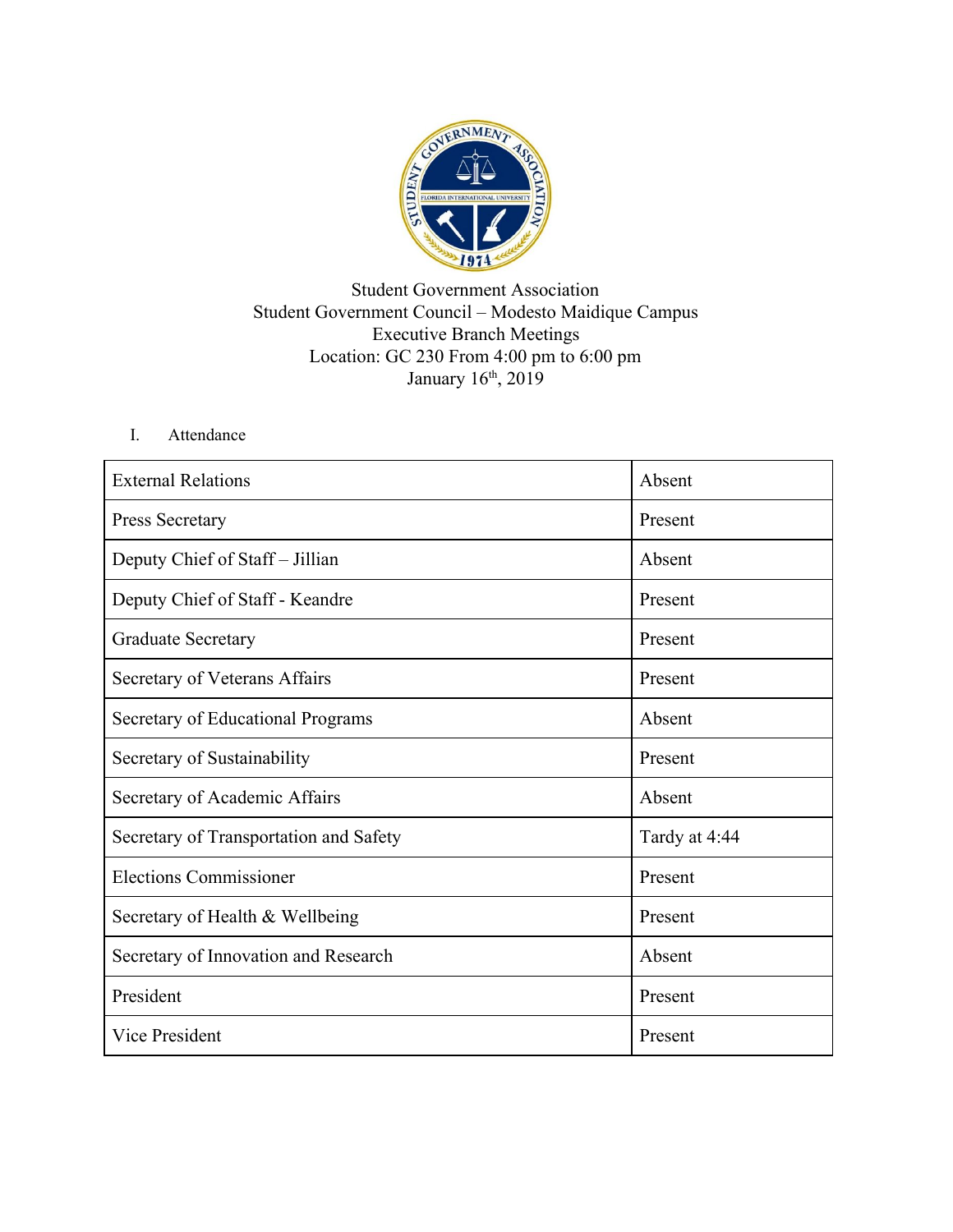## I. Report

- a. Secretary Veterans Affair
	- i. Monday met with director of Veterans Affair.
	- ii. Idea to have an alumni wall for veterans.
	- iii. Jennifer is getting me the contact information for Women's Appreciation Month.
- b. Press Secretary
	- i. I talked to Brandan about getting a blurb for the senate newsletter.
		- 1. For the cabinet newsletter I am going to highlight Secretary of Sustainability project on the arboretum.
	- ii. Meeting today with the external relations team.
	- iii. Texted Vivi about getting questions from the inters to get a press release.

## c. Graduate Secretary

- i. PrEP at FIU
	- 1. Met with Stephanie and Melanie from Student Advocacy.
	- 2. Sent an email to the head of the Student Health Center. Got a phone call from her and talked to them.
		- a. They say they have a collaboration with Care Resource.
		- b. However, they do not have the training to be able to prescribe PrEP, and they are understaffed so offering more services is an issue.
- ii. Student advocacy meeting
	- 1. LGBTQ representation Being able to count students and categorize them by sexuality.
	- 2. Representation of online students in SGA.
	- 3. Labib had a meeting with Shawn who is the Chair of Graduate Advisory Board. Will meet with Labib soon to talk about how the meeting went.
	- 4. Contact with Jody Glassman from admissions.
- iii. I was at budget meeting for the Wellness & Recreation Center
- d. Secretary of Sustainability
	- i. Last week I finished the arboretum proposal.
	- ii. I'm going to meet next week with Lisette and Cony to see if we can set up a meeting with the president and see when we can start with the exhibitions
	- iii. On Saturday we had an intern meeting at the Office of Sustainability
		- 1. We talked about upcoming projects that we are going to be working on.
		- 2. An idea an intern brought up is Trash to Treasure
			- a. Once housing students are done with the semester and trying to move out, they bring their used items to a location and then other students can come and buy the items for a cheaper price. We can then use that money to fund other green projects on campus.
	- iv. Recycle Mania
		- 1. Cony wants SGA to partner with the Office of Sustainability for this event.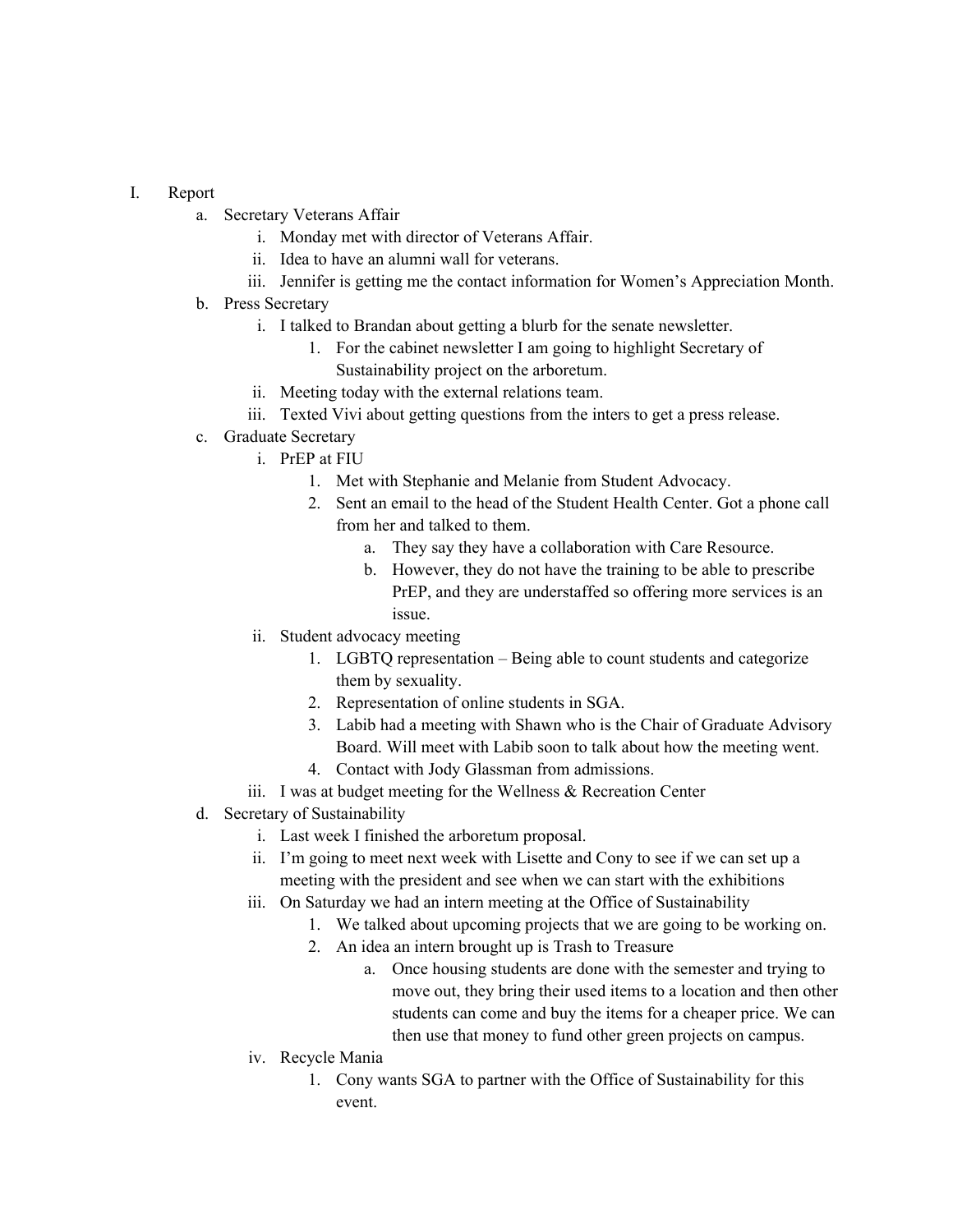- v. Arbor Day is this Friday
	- 1. We will set up an event with Alan Frank, the Conservatory Director.
- vi. Will not be able to attend the Tremendous event but will help on the pre-preparations for the event.
- vii. Trying to recruit more student leaders for the Tremendous Miami Leadership workshop.
- viii. Will meet next week with Dr. Garcia to talk about introducing solar energy to **FIU**
- e. Secretary of Health & Wellbeing
	- i. Met on Monday with one of my directors to talk about the gym tours.
		- 1. We decided to split our tasks.
		- 2. We want to do the tour of the gym and have them speak about health and exercise tips and about some programs at the gym.
	- ii. SGA Takes Class Day at gym
	- iii. Heart Awareness Month
		- 1. Meet with someone from Athletics Training to see what we can do for the month of February.
		- 2. Partner with Peter to come with a date for Flu Shots in the GC Pit.
- f. Elections Commissioner
	- i. We just had our second board meeting to discuss our game plan for the Spring
	- ii. We decided how we are going to do the interest meetings and finalized the dates
		- 1. We are trying to have 5 interest meeting before applications open.
		- 2. The first half hour there will be a PowerPoint presentation and then the second half there will be a O&A session as well as invite senators to talk about their experience with SGA.
	- iii. We are talking about finalizing the big banner and poster for elections.
	- iv. We are going to make a doodle for the Senators to fill out
	- v. Application open on the  $1<sup>st</sup>$  of February
	- vi. After applications open, we will have 4 more information sessions
	- vii. Application deadline is on February  $22<sup>nd</sup>$ .
	- viii. The ballot will be finalized by the  $18<sup>th</sup>$  of March.
	- ix. The President/Vice president and At Large debate will be on the  $26<sup>th</sup>$  of March.
	- x. Meet the Candidate is on the  $29<sup>th</sup>$  on March here at GC pit
	- xi. Working with EC to reserve a space
- g. Secretary of Transportation and Safety
	- i. Scheduled a meeting tomorrow with parking and transportation
	- ii. Working with Senator Ingraham on the frequent traveler BBC bus discount.
	- iii. Working with Emergency Awareness to have a training to stop the bleed 1. Working to have an Active Shooter training for housing students
- h. Deputy Chief of Staff Keandre
	- i. Waiting on a date for the Scholarship/Dean list luncheon.
	- ii. Attended the Presidents Roundtable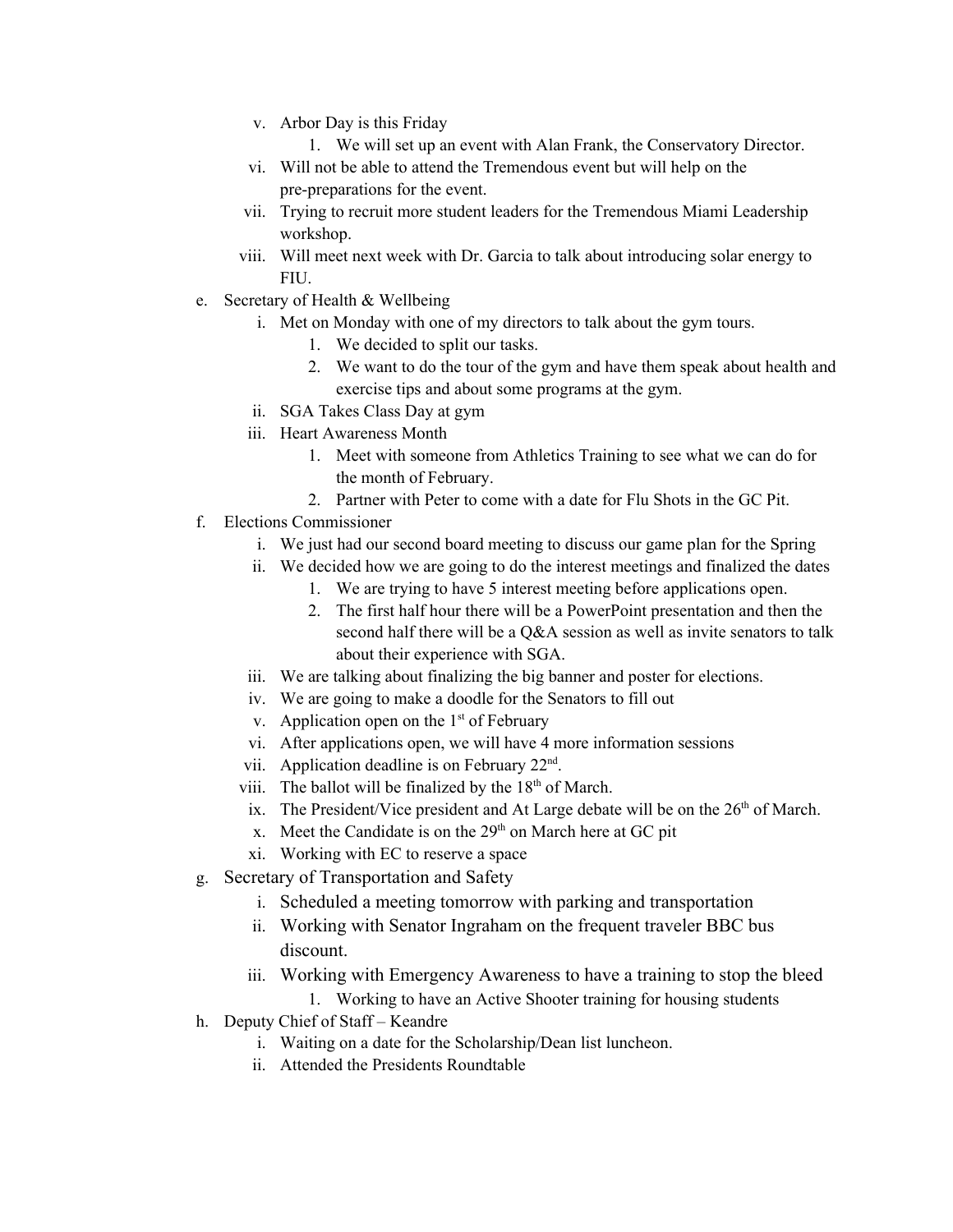- 1. Black Student Union will be having their MLK Dinner on the 24<sup>th</sup> at 7PM and it is free, but you must sign up beforehand.
- 2. Homecoming is still planning Homecoming week
- 3. Football schedule is out
- 4. Student Ambassadors are looking for anyone interested in being a student ambassador, their applications close on January  $24<sup>th</sup>$  at 5 PM.
- iii. Weekly reports will be sent to my email sgadeputy  $1/\omega$  fiu.edu every Tuesday by midnight.
- iv. Currently updating applications for cabinet positions
- v. SPC asked us to work on an activation station for UpRoar on February  $15<sup>th</sup>$
- vi. Will be sending out the doodle
- i. President
	- i. FSA went to Tallahassee this weekend and we are planning for Rally at Tally that is happening February  $4<sup>th</sup>$ -6<sup>th</sup>.
	- ii. FIU Day is March 19<sup>th</sup>
		- 1. Will need the help of external relations in marketing and promotion of this event. I will go through publications to make a flyer.
	- iii. Budget Update
		- 1. MMC Specific budget next week on Thursday
	- iv. Football Event
		- 1. I will drop the flyer on the group chat and I am asking to upload it on your social media to promote the event.
		- 2. Multiple activation stations
			- a. We are going to have Corn Hole
			- b. There is going to be an inflatable attraction
			- c. Mojo Donuts will have a station
			- d. Specialty drinks area
			- e. The team will lead drills and teach students and will receive free football merchandise.
			- f. Photo Booth Station
				- i. Bowl game trophy will be there
		- 3. Event begins at 2PM
	- v. Cabinet session will be cancelled on February  $15<sup>th</sup>$  for the cabinet members to help with UpRoar.
- j. Vice President
	- i. 2 vacancies for Chief Justice and Chief of Stuff
	- ii. Cabinet Vacancies Applications are open for all these positions
		- 1. Secretary of Engagement
		- 2. Secretary of Governmental Relations
		- 3. Secretary of Athletics
		- 4. Secretary of Academic Affairs
		- 5. Secretary of Social Justice and Equity
	- iii. Waiting on the finalizing of the Scholarship Committee to have a date for the Dean List Luncheon.
- k. Advisor